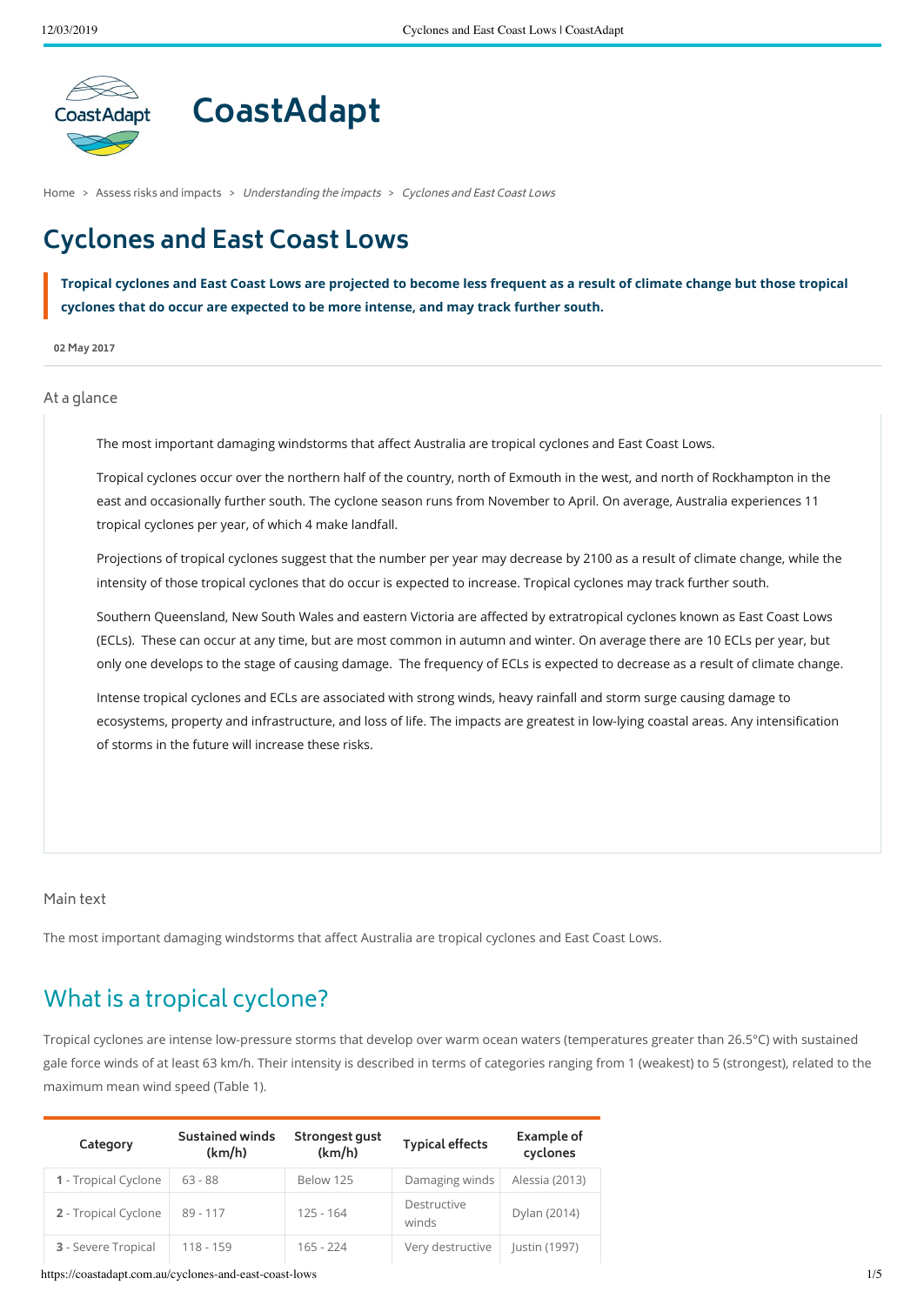#### 12/03/2019 Cyclones and East Coast Lows | CoastAdapt

| Cyclone                        |             |             | winds                     |              |
|--------------------------------|-------------|-------------|---------------------------|--------------|
| 4 - Severe Tropical<br>Cyclone | $160 - 199$ | $225 - 279$ | Very destructive<br>winds | Tracy (1974) |
| 5 - Severe Tropical<br>Cyclone | Over 200    | Over 280    | Very destructive<br>winds | Yasi (2011)  |

**Table 1:** Tropical cyclone severity categories. Source: Adapted from Bureau of Meteorology (BoM) website <http://www.bom.gov.au/cyclone/about/> (accessed 1 April 2016).

The Bureau of Meteorology has developed a video to help explain the different tropical cyclone categories: <http://www.bom.gov.au/cyclone/about/intensity.shtml> (accessed 1 April 2016).

## Where and when do tropical cyclones occur?

Australia is one of the most cyclone-prone areas of the world, especially the northern coastal region of Western Australia. Tropical cyclones occur mainly between November and April over the northern half of the country, north of Exmouth in the west, and north of Rockhampton in the east. Generally they last for several days, following a track that typically has a west to east component. Once their track passes over land, and they are removed from their source of water and energy, they die out.



**Figure 1:** Tropical cyclones in Australia between 1996 and 2006 Source: © Commonwealth of Australia 2016, Bureau of Meteorology <http://www.bom.gov.au/cgi-bin/silo/cyclones.cgi> (accessed 1 April 2016).

For the last two decades, Australia has experienced 11 tropical cyclones on average each year (Dowdy 2014), of which 4 have crossed the coast. Over time, the total number of cyclones appears to have decreased to the mid-1980s and since then has remained nearly stable (Figure 2). There is no long term trend in the number of severe tropical cyclones (with minimum central pressure less than 970 hPa).

El Niño events, when the east-west atmospheric circulation in the equatorial Pacific is weak, and La Niña years, when the east-west circulation is strong, influence the number of tropical cyclones. Changes in wind patterns and water temperatures result in fewer tropical cyclones crossing the coast during El Niño years, and more during La Niña years.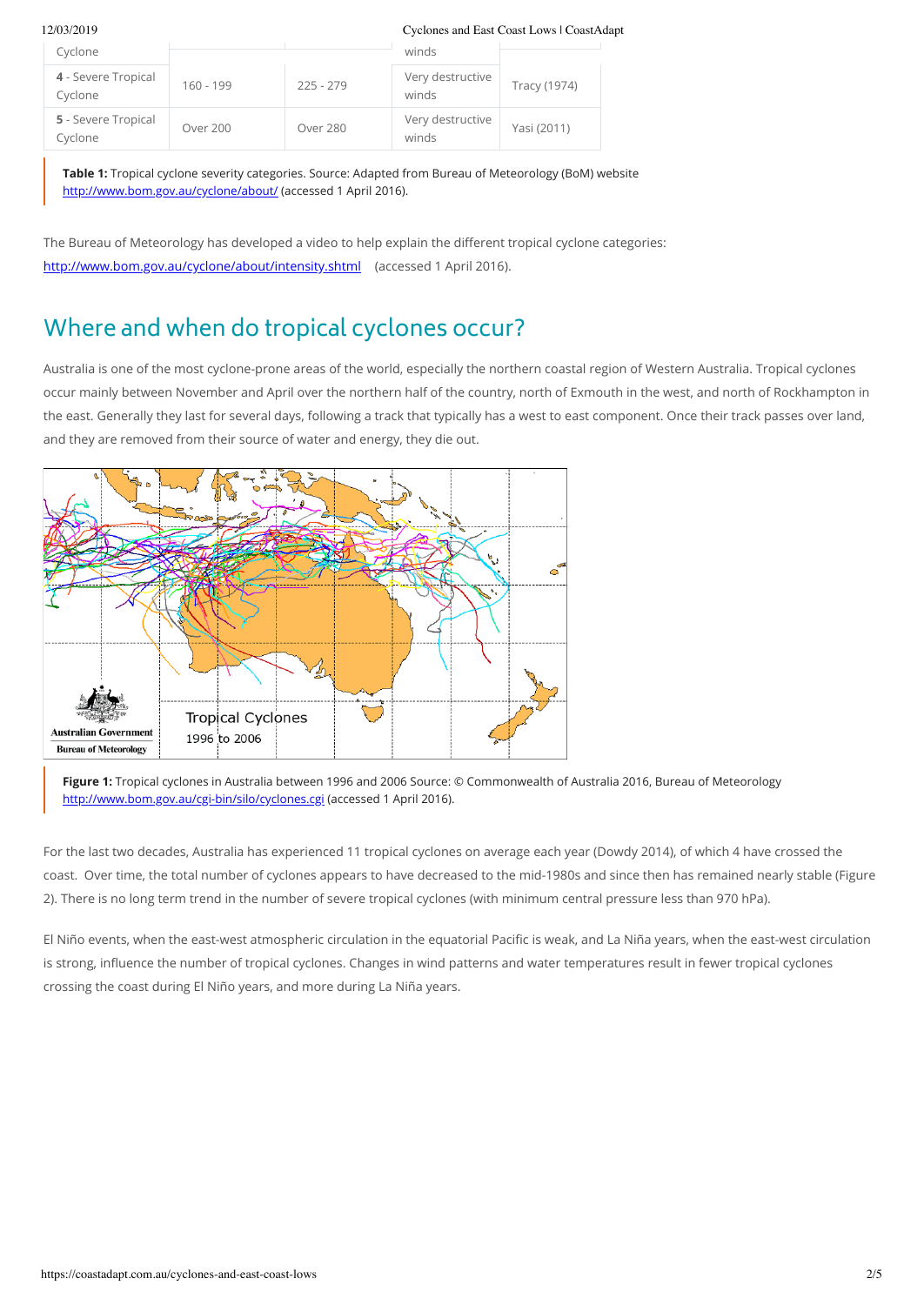

**Figure 2:** Time series of tropical cyclones from 1970 – 2011 in the Australian region. Source: © Commonwealth of Australia 2016, Bureau of Meteorology <http://www.bom.gov.au/cyclone/climatology/trends.shtml> (accessed 1 April 2016).

### What about extratropical storms?

Severe storms can occur anywhere in Australia and do so more frequently than any other major natural hazard. They can cause great impacts as a result of the destructive winds, heavy rainfall and large hail that they can produce.

Of particular interest are the East Coast Lows (ECLs) that affect the eastern coast of Australia (southern Queensland, New South Wales and eastern Victoria). These low-pressure systems have much shorter lifetimes than tropical cyclones, typically one to two days, but can occur any time of the year, being more common between May and August. ECLs can develop and intensify rapidly overnight making them dangerous and very difficult to predict. This was the case with the Pasha Bulker storm (2007); a series of five ECLs that impacted the coasts of Newcastle during June 2007 and resulted in wind damage and widespread flooding, coastal erosion, the grounding of the Pasha Bulker (a 40,000 tonne bulk carrier ship) on Nobbys Beach, and the loss of nine lives. ECLs can cause large amounts of rainfall and make an important contribution to water resources.

### What will be the effects of climate change on windstorms?

Climate projections suggest that the number of tropical cyclones per year may decrease by 2100 as a result of climate change, while the intensity of those tropical cyclones that do occur is expected to increase. Tropical cyclones may track further south.

Projections also indicate that the frequency of ECLs may also decrease over the coming century.

#### What are the risks associated with tropical cyclones and East Coast Lows?

The main risks with tropical cyclones and ECLs are strong winds, heavy rainfall, rough seas and storm surge.

**Severe winds:** Wind gusts near the centre of tropical cyclones can exceed 180 km/h. ECLs generally have lower wind speeds but a gust of 165 km/h was recorded at Newcastle in 1974 during a storm that sank the bulk carrier named Sygna. Such violent winds can cause extensive property damage and turn airborne debris into potentially lethal missiles.

**Heavy rainfall:** Some of Australia's heaviest rainfalls have occurred in association with tropical cyclones and East Coast Lows. The maximum rainfall recorded during a Western Australian cyclone was 927 mm in 36 hours at Whim Creek in 1898 (BoM 2016). Rain can lead to flooding and landslides. Events where wind damages the structure and allows rain to penetrate can result in severe property and contents damage to houses. Flooding can affect vast areas, inundating land, isolating communities and destroying infrastructure.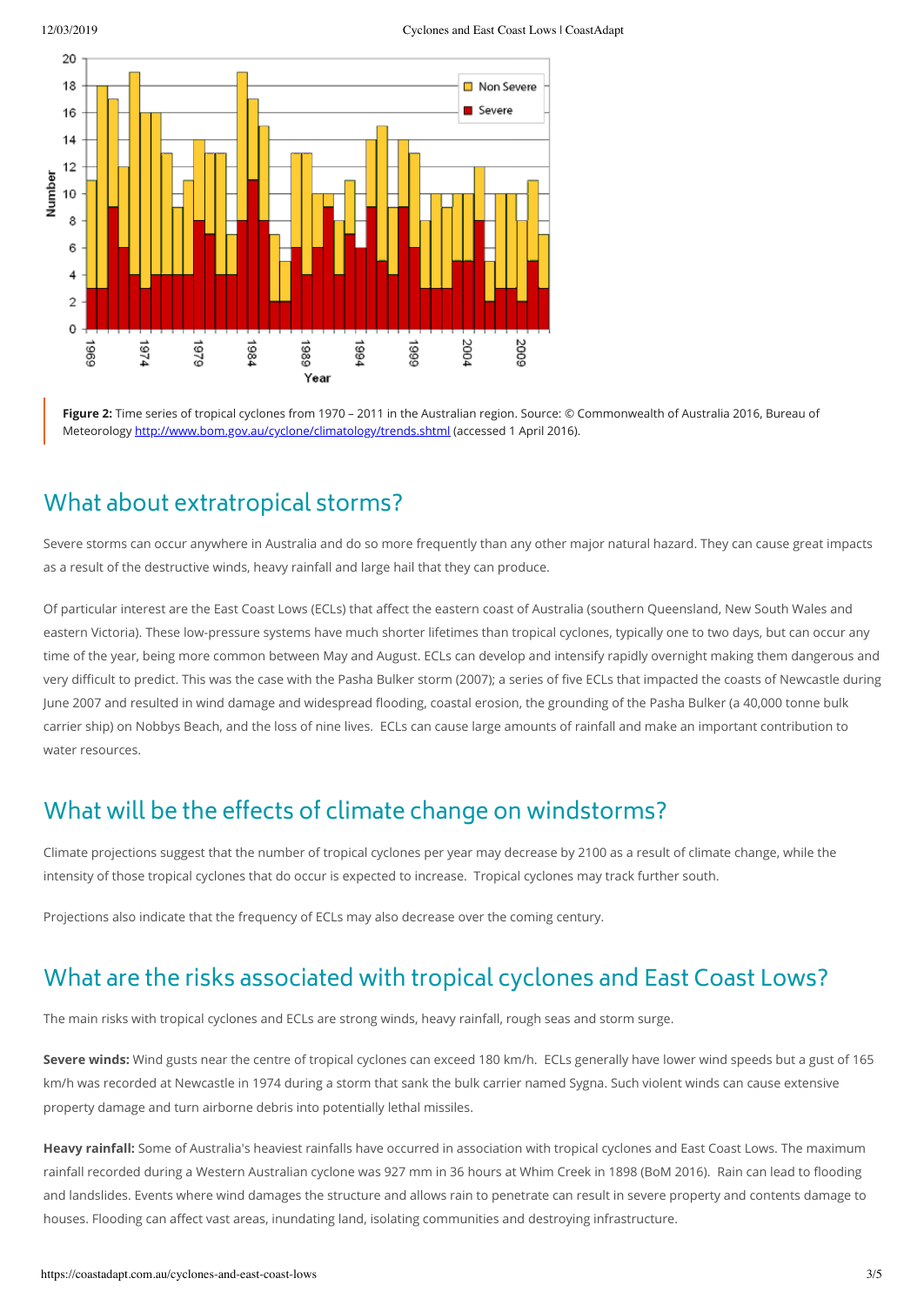#### 12/03/2019 Cyclones and East Coast Lows | CoastAdapt

**Storm surge + high tide:** Storm surge is a sudden rise of water (about two to five metres higher than the normal tide level) caused by onshore winds and atmospheric pressure changes in the ocean's surface. It can extend many tens of kilometres from the storm centre and has the potential to cause extensive coastal inundation, as well as damage to port structures and ships in harbour. If the surge occurs at the same time as a high tide then the area inundated can be extensive, particularly along low-lying coastlines. High waves can also exacerbate flooding. These events are expected to become more damaging and extensive as a result of rising sea levels (see Global climate [change](https://coastadapt.com.au/global-climate-change-and-sea-level-rise) for more information).



Figure 3: Cyclone storm surge. Source: © The State of Queensland 2016 <http://www.bom.gov.au/cyclone/about/> (accessed 1 April 2016).

### What are the impacts of windstorms?

- **People:** Loss of life can occur during windstorms, especially tropical cyclones, and in the past these numbers have been very high (e.g. 300 people died in Bathurst Bay, Queensland during cyclone Mahina in 1899). Cyclone-related flood events can cause death by drowning, while strong winds have the potential to kill and generate injuries due to falling masonry and flying debris. However, deaths associated with tropical cyclones have drastically decreased in the last years. For example, no direct deaths were reported as a result of severe tropical cyclone Yasi (2011), even though it was described as one of the most intense cyclones in Australia's recent history.
- **Infrastructure:** Damage to buildings and infrastructure can result from the impact of wind and water, or through objects the wind propels. Loss of roof cladding, wall cladding, windows and doors is common. This was the case with category 4 cyclone Tracy, which made landfall at Darwin in 1974. The storm left 94% of housing uninhabitable and approximately 40,000 people homeless.
- **Ecosystems:** The impacts of storms on coral reef ecosystems are well documented. As much as 34% of the coral mortality recorded between 1995 and 2009 in the Great Barrier Reef (GBR) has been attributed to severe storms (Osborne et al. 2011). Cyclone Yasi (2011) was responsible for one of the greatest losses of cover in recent years, damaging almost 15% of the entire GBR Marine Park (Beeden et al. 2015). Rainforest ecosystems are also regularly affected by storms.

### What can we do in terms of adaptation?

Australian communities have learned lessons from windstorms events, and there is evidence of successful adaptation. For example, the devastating impacts of cyclone Tracy (1974) led to modifications to the building codes, and development of world-leading, wind-resistant design and construction practices in Australia (Mason and Haynes 2010). However, indications that tropical cyclones may become more intense in future, and track further south, suggest a need for further adaptations.

Australia has extensive experience in managing emergencies. Some critical areas in handling an emergency include the following areas.

- Communication: it is important to ensure that all affected residents can access the emergency information before, during and after an extreme event.
- Warnings: Establishing a media plan prior to an event to ensure that warnings are taken seriously without inciting over-reaction among the affected community.
- Power: stand-by generators should be in place and well maintained, in case of power outages.  $\bullet$
- Community: support for asssistance to be provided locally so that families and communities are kept together.  $\bullet$

Each state and territory runs its own emergency management agency, all with different approaches to coordination and management. What is clear for all, however, is that emergency services cannot reach all of the people all of the time. Therefore it is important to build preparedness and resilience at the community and individual level.